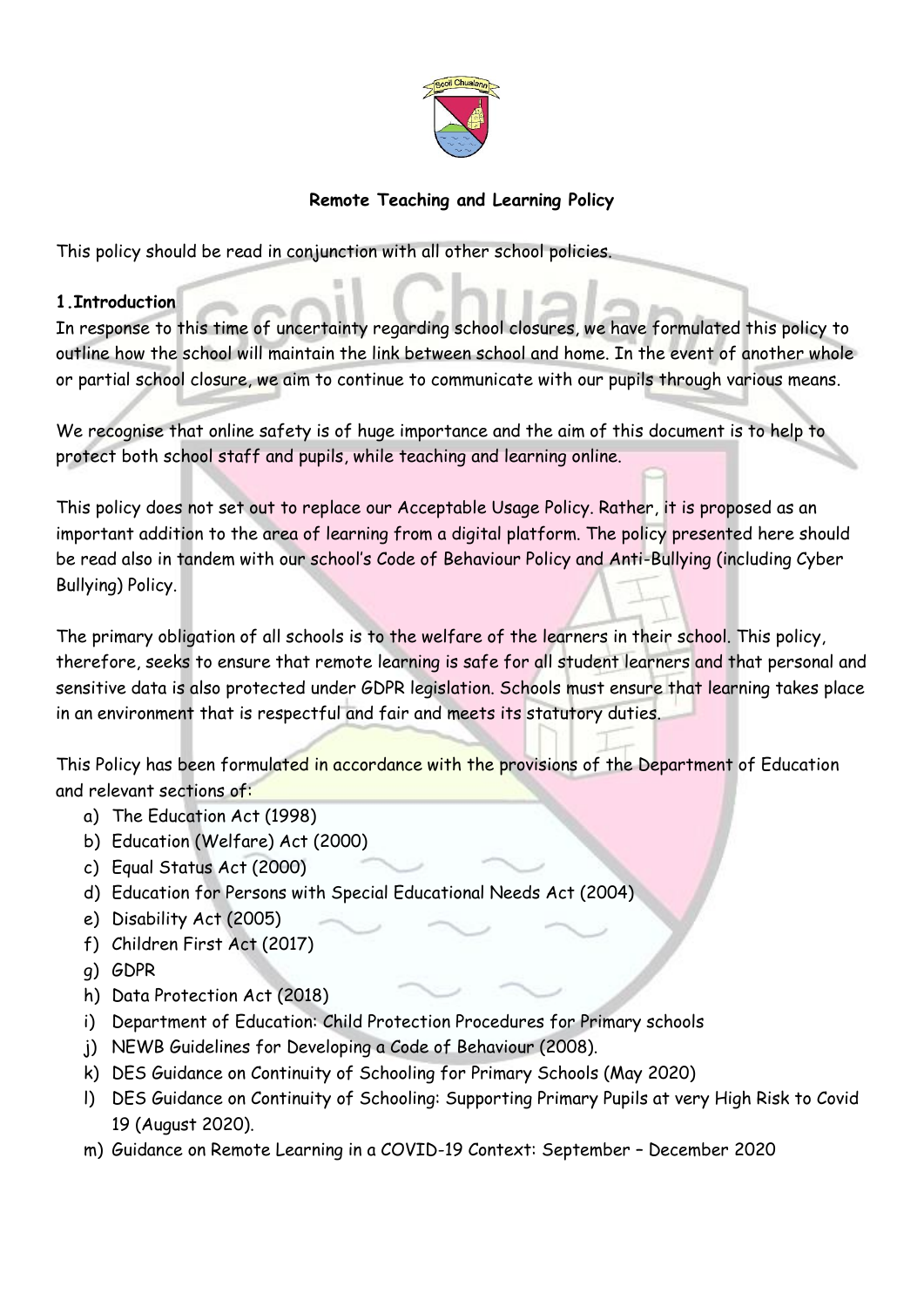**This is a working document. As we continue to explore options available to support distance learning, the document will be updated accordingly**.

## **2. Context**

Teaching and Learning is always evolving, especially, as we move deeper into the 21st century. Developments in IT provide us all with great opportunities as learners and teachers. Never before has there been greater scope to learn using technology and it continues to change the learning relationship between teachers and students. Advances in technology mean that assignments can be delivered remotely and that greater access to information on the internet affords the opportunities for learning to take place under the watchful and professional guidance of the teacher. However, whether a child is being directed remotely or via a traditional classroom environment, it is very important that all partners are aware that once a learning exchange takes place between a student and teacher, whether at home or school, the same statutory rules apply i.e. the school's Code of Positive Behaviour and all of the school's policies apply.

We recognise that online collaboration is essential for distance learning and that families are in favour of increased opportunities to maintain the connection between school and home. Scoil Chualann uses a variety of child friendly, online tools, which assist in providing more effective teaching and learning, while also enabling greater communication between staff, families and students.

## **3. Guidelines for good online communication in Scoil Chualann**

- 1. Under no circumstances should pictures or recordings be taken of video calls.
- 2. Staff, families and students are expected to behave in an appropriate, safe, respectful and kind manner online.
- 3. It is the duty of parents/guardians to supervise children while they are working online and to ensure that any content submitted to their teacher is appropriate.
- 4. Staff members will communicate with pupils and their families via Google Classroom, email, telephone.
- 5. Any electronic forms of communication will be for educational purposes and to allow for communication with families.
- 6. Students and staff will communicate using tools which have been approved by the school and of which parents have been notified (Google Classroom, Google Meet and school emails)
- 7. Parental permission will be acquired before setting up a pupil on a communication forum.
- 8. For Google Meet calls, parental permission is implied, as the link to a video call will be communicated via the parent/guardian's email address. Essentially, by virtue of the pupil logging on to the call, permission is assumed.
- 9. For security reasons, passwords will be provided to families, where applicable.
- 10. Scoil Chualann cannot accept responsibility for the security of online platforms, in the event that they are compromised. Scoil Chualann will use online platforms for communicating and connecting with families/pupils. Our 'Remote Teaching and Learning Plan' will include a combination of assigned work, pre-recorded lessons (Google Classroom) and short live sessions (Meet).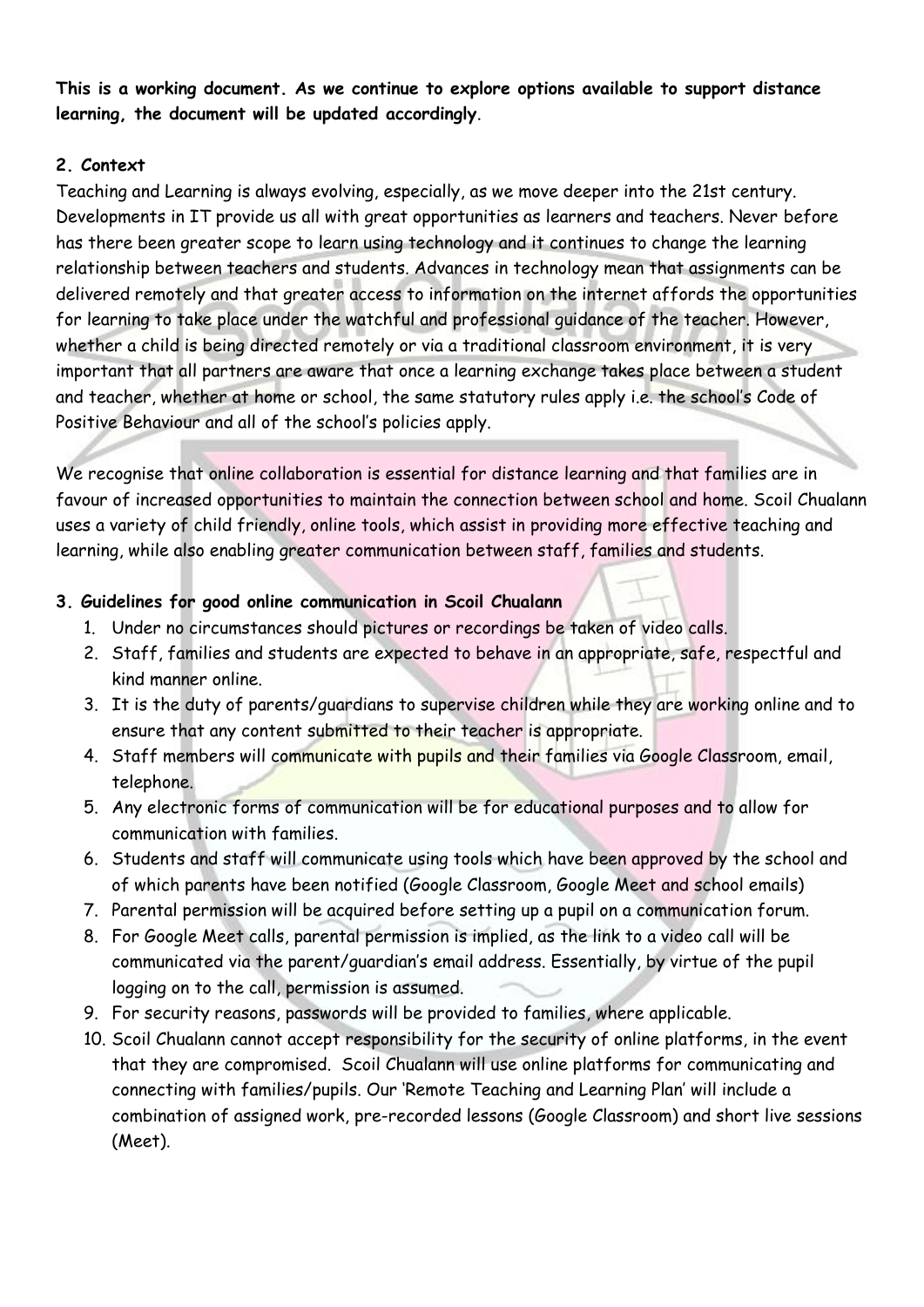#### **4. Media which the school will use:**

**Google Classroom** - Google Classroom is an online platform used with all our pupils. It is accessed from Junior Infants to 6th class via the parents email addresses. When it is accessed, it enables our pupils to connect to their folder of work and it also allows access to their teacher when required. Our teachers may also provide feedback and communicate with pupils via Google Classroom. Some lessons may be pre-recorded and uploaded on Google Classroom. Permission is assumed as it is accessed via the email addresses of the guardians/ parents. Teachers will post work for pupils each day on Google Classroom.

**Google Meet** - Google Meet is a video-conferencing platform which will enable teachers, staff and pupils to connect via a live link. Teachers may connect with pupils using pre-arranged

Meeting.

### **5. Rules for pupils using online communication**

#### **For submitting learning**:

- 1. Submit work and pictures that are appropriate have an adult take a look at your work before you send it.
- 2. Use kind and friendly words.
- 3. Comments and questions added to the Google Class stream must be appropriate, respectful and related to the content in question.

#### **For video calls/Meet:**

- 1. Remember to ensure you join each 'Meet'ing using your family name.
- 2. Pictures or recordings of the video call are not allowed.
- 3. Remember our school rules they are still in place, even online.
- 4. Set up your device in a quiet space, with no distractions in the background.
- 5. Join the video with your microphone muted.
- 6. Raise your hand before speaking, just like you would do in class.
- 7. If you have the chance to talk, speak in your normal voice, using kind and friendly words.
- 8. Show respect by listening to others while they are speaking.
- 9. Ensure that you are dressed appropriately for the video call.
- 10. Be on time set a reminder if it helps.
- 11. Enjoy! Don't forget to wave hello to everyone when you join!

### **6. Guidelines for parents and guardians**

- 1. It is the responsibility of parents and guardians to ensure that pupils are supervised while they work online.
- 2. Check over the work which pupils send to their teacher, ensuring it is appropriate.
- 3. Continue to revise online safety measures with pupils.

#### **For video calls/Google Meet**

- 1. Under no circumstances should pictures or recordings be taken of video calls.
- 2. Ensure that the school has the correct email address for inviting you to join apps and meetings.
- 3. The main purpose of a video call is to maintain a social connection between the school staff and pupils. Encourage pupils to listen and enjoy the experience.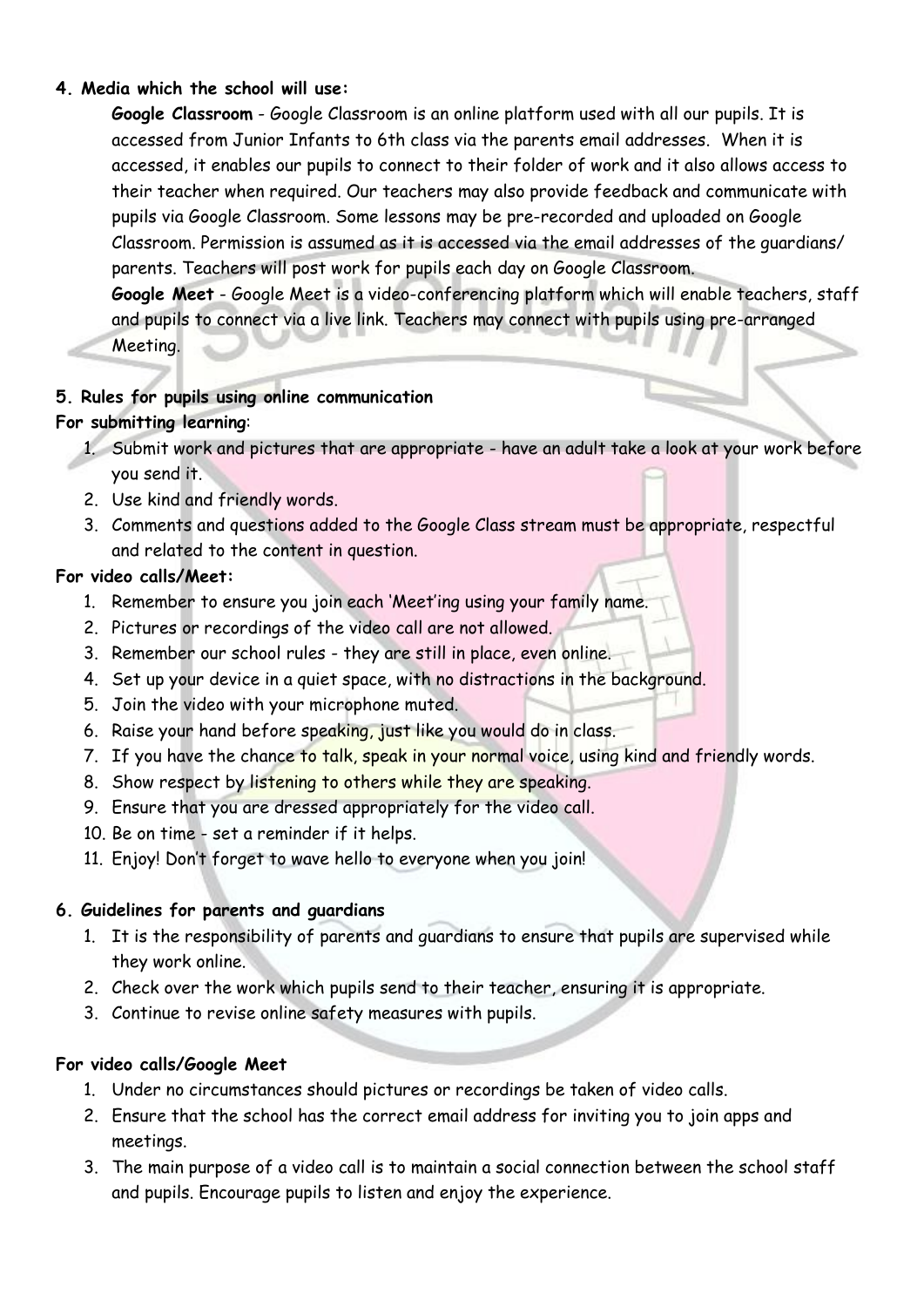- 4. Be aware that when participating in group video calls, you can be seen and heard unless you are muted or have disabled your camera.
- 5. You will automatically enter a waiting room when the code for Meet call has been entered. Please note that school staff will only accept users into the video call if you can be identified by the display name on your Google account. (i.e. Family Name)
- 6. Please ensure that your child is on time for a scheduled video call or they may be locked out. Please request to join the Meet call approximately five minutes before the scheduled start time.
- 7. Make sure to familiarise your child with the software in advance. For video in particular, show them how to mute/unmute and turn the camera on/off.
- 8. Participants in the call should be dressed appropriately.
- 9. An appropriate background/room should be chosen for the video call.
- 10. For detailed information on GDPR and Google Meet, please visit: **cloud.google.com/security/privacy policies.google.com/privacy?hl=en-US**

**It is important to note that any breach of the above guidelines will result in a discontinuation of this method of communication. A breach may also result in a person being immediately removed from a meeting or a meeting being immediately terminated.**

## **7. Remote Teaching and Learning Protocols for Pupils**

- 1. Check assigned work each day
- 2. Communication may only take place during normal school hours
- 3. The normal school calendar will apply
- 4. The following school policies apply to remote teaching and learning:
	- a) Code of Behaviour
	- b) Anti- Bullying Policy
	- c) Acceptable Use Policy
- 5. Teaching and Learning best practice will continue to apply, with students expected to present all assignments to the best of their ability and on time, where possible in this evolving and unprecedented situation.

## **8. Remote Teaching and Learning Protocols for Parents**

- 1. We ask parents/guardians to ensure protocols for students are adhered to.
- 2. Check-in on their child's school work on a daily basis and talk to their child about the work being assigned.
- 3. The health and wellbeing of all is paramount. Circumstances may change for any of us unexpectedly, teachers or parents, so please keep schooling in perspective and do not allow anything school related to impinge on your child negatively. You are the primary educator of your child and you make those calls.

## **9. Remote Teaching and Learning Protocols for Teachers and SNAs**

- 1. Check uploaded work each week
- 2. Communication may only take place during normal school hours
- 3. The normal school calendar will apply
- 4. The following school policies apply to remote teaching and learning: